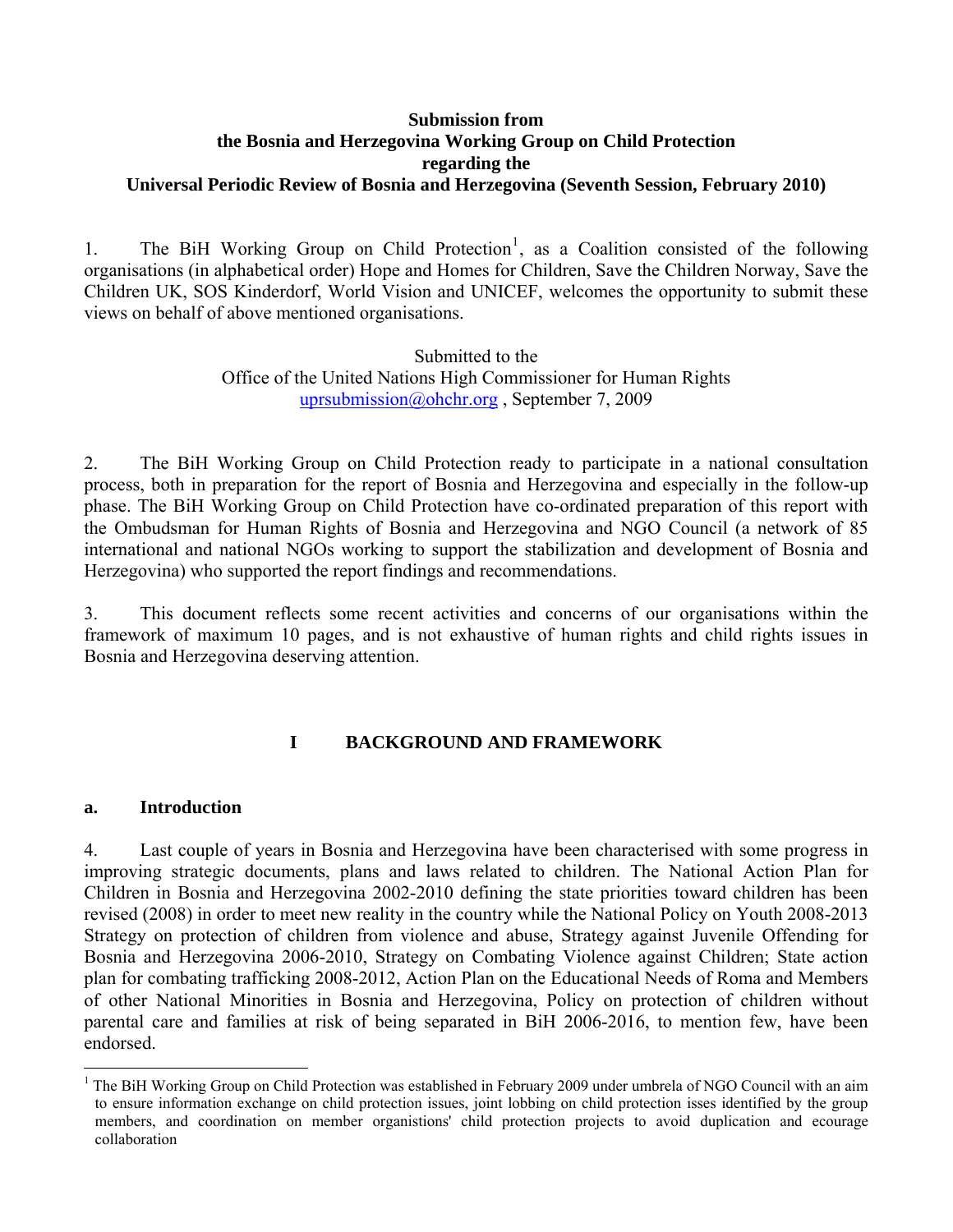5. Government have started recognising the efforts of the NGOs and the international organisation which, despite frequently inadequate legislation and unfavourable legal position, made important achievements and up to now have been driving forces behind activities in the field.

6. However, there only few success stories and it appears that the country has been stuck in neverending disputes among political forces that negatively influence every single aspect of society, including activities in the field of child care and protection.

# **b. Decentralisation, inequalities and the impact of economic recession**

7. The fragmented and highly decentralised administrative structure of the country is the key challenge in BiH (state, two entities, out of which one is centralised and another divided into 10 cantons, and Brčko District). This situation particularly affects children due to the fact that the legal framework for child protection and all services for children are divided among several levels of authority in the country. For an illustration 13 set of laws and regulations defining health protection, social protection, education etc. are on power in the country with app. 4 million of citizens and 852.413 children and youth up to 19.  $2<sup>2</sup>$  $2<sup>2</sup>$ 

8. Inequities in health and social services and benefits between Entities are further increased in Federation of Bosnia and Herzegovina by inequities between Cantons, and between municipalities within Cantons. Municipalities in both Entities report increasing demands for public expenditure in social protection for children and social sector reform but with inadequate funding provided by the State, Entities and/or Cantons.

9. Given the elaborate and multi-layered set of protection measures for children, there is serious concern that the global economic crisis may be used as an excuse to reduce social assistance to children.

10. Recommendations:

- Strengthen the role of the Council for Children of BiH in performing their task as advisory body to the government of Bosnia and Herzegovina on child rights issues and monitoring body for implementation of the National Action Plan for Children in Bosnia and Herzegovina 2002-2010;
- Strengthen the role of the Unit for Monitoring of Child Rights within the Ombudsman for Human Rights of Bosnia and Herzegovina and support their initiatives on child rights protection;
- Establish a Child Fund at the state level and Federation of BiH (in Republika Srpska, one of two entities in the country, this institution has been existing since 1996) in order to ensure the same level of protection and services to all children living in the country.

## **c. Statistics on children**

11. The capacity of the Statistical Offices remains limited, which is an underlying obstacle in carrying out the reform agenda. Data related to children is particularly scarce and varies depending on the source. Statistics on the number of pre-school/school age children, the number children without

<span id="page-1-0"></span> $\overline{a}$ 2 Data as of 2007: 0-4: 149409, 5-9: 205951, 10-14: 246468, 15-19: 250585 source: Household Budget Survey in BiH,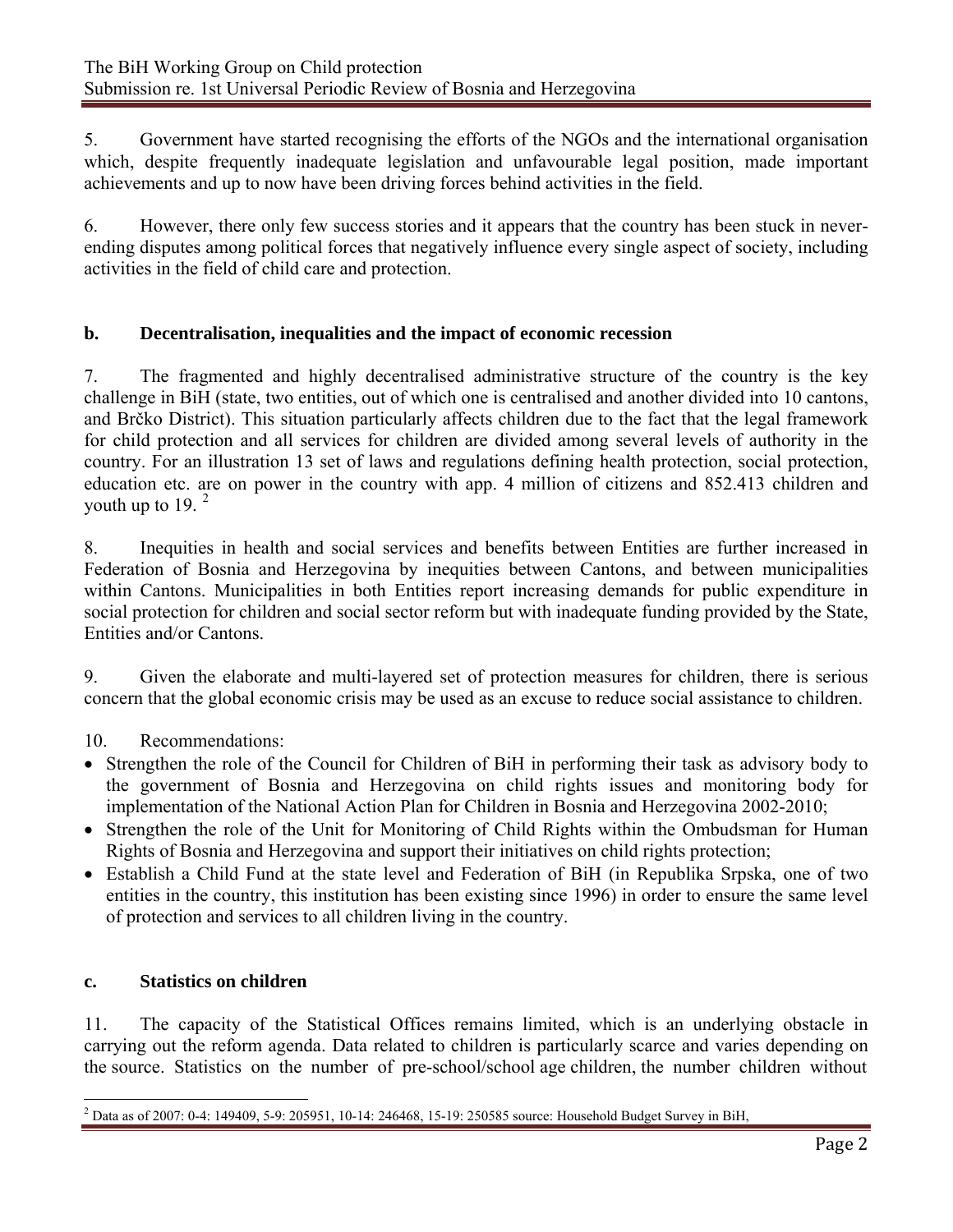parental care, the number of children with disabilities, the number of street children and the incidence of domestic violence are not available (to mention few). Disaggregation of data by age and gender is not routinely done.

- 12. Recommendations:
- It is important that the census planned in 2011 addresses critical statistical gaps;
- Set up standards and methodology for data collection related to children.

# **II PROMOTION AND PROTECTION OF HUMAN/CHILD RIGHTS ON THE GROUND**

# **A. Implementation of international human rights obligations**

# **1. Equality and non-discrimination**

#### **d. Birth Registration**

13. One of post the war phenomena in Bosnia and Herzegovina is defined as "ghost children" or children who are not properly registered or registered at all into birth registry books. Lack of registration or proper registration of children resulted in inability of those children to obtain citizenship in the country but also inability to access health and social services, school etc. In addition, these children are particularly exposed to risk to be maltreated, abused, trafficked etc. while there is not any proof of their existence.

14. A research by the Institution of Ombudsman of Federation of BiH back in 2006 shows that only in three major cities in the Federation of BiH approximately 6.000 children were not properly registered. Children born out of health institution, living in remote areas, children refugees and IDPs, Roma children are particularly affected.

15. Recommendations:

- Set up the system that will ensure registration of all children born in the country;
- Relevant institutions in the county should continue training on birth registration for municipal registry offices, social workers and police;
- Initiate public campaign to ensure registration of all children born in the country.

## **e. Roma children**

16. In the context of the Decade for Roma Inclusion (2005-15), which BiH joined in 2008, the Roma Action Plans (health, housing and employment) were developed. The Ministry of Human Rights and Refugees and the Roma Council plan to revise the Action Plan on the Educational Needs of Roma and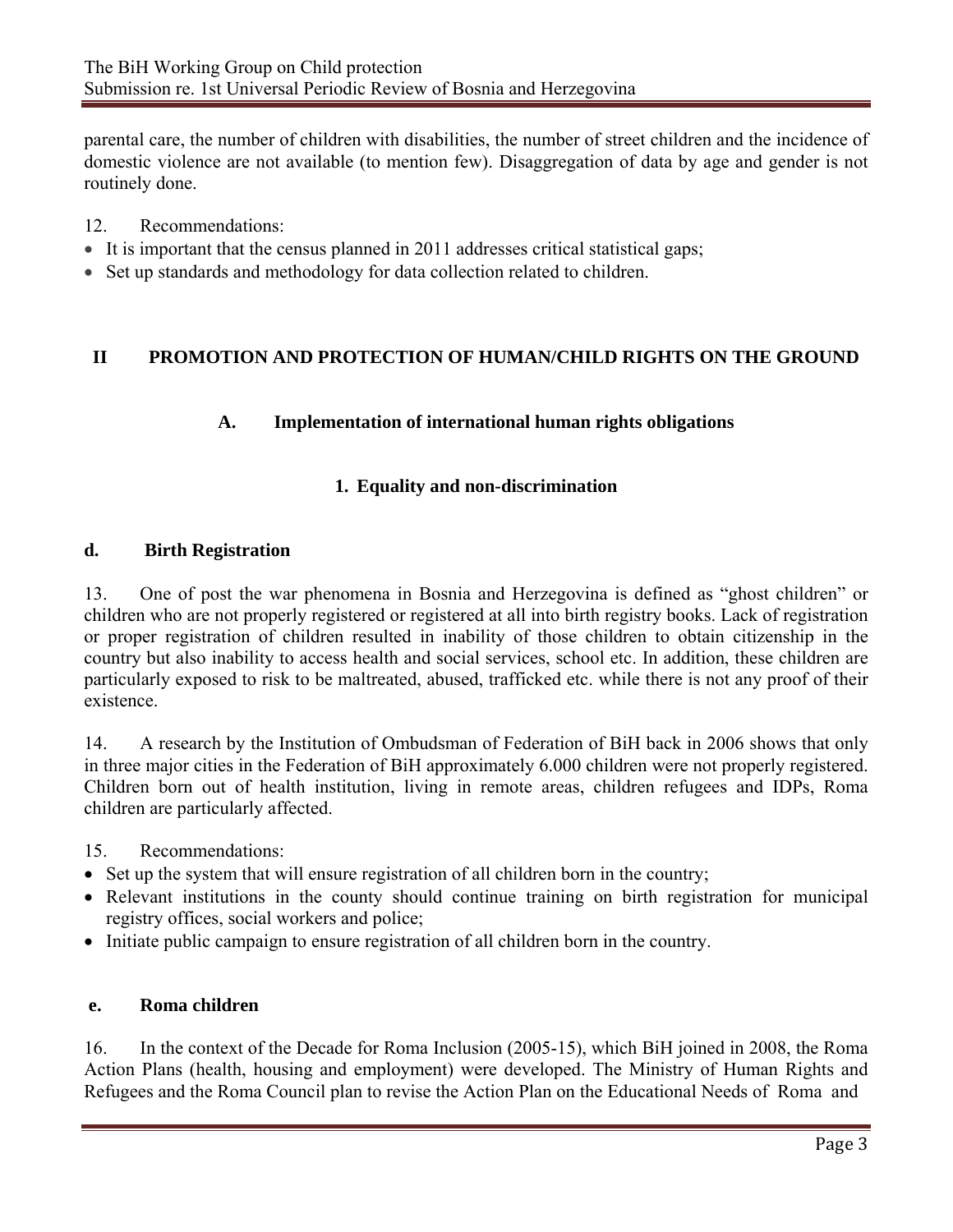Members of other National Minorities in Bosnia and Herzegovina, as the original action plan was not effectively implemented.

17. Two in five Roma children have never been to school. Generally, Roma children in BiH perform poorly in school. Language barriers, lack of school readiness programmes and support programmes for Roma children within the education system are the main contributors to low achievement. The dropout rates for Roma children are extremely high, especially girls, with poverty being a key factor. The BiH Action Plan on Education Needs of Roma and Members of Other National Minorities was adopted in 2004 but is not being adequately implemented due to lack of funds targeted for this purpose and unclear division of responsibilities between stakeholders.

18. Another area of concern is the immunization status of Roma children. Some 60% of Roma children are not completely vaccinated against common childhood diseases. Half of all <6 month old Roma children suffer from chronic malnutrition, 24% of Roma children are moderately undernourished and 12% severely stunted. Roma children are five times more likely to be underweight than other young Bosnians.

- 19. Recommendations:
- Set up a data base on the Roma population, which is important precondition to adequately address the needs of Roma children;
- Urgently adopt the Roma Housing Action Plan;
- Government should rationalize funds in the existing education budgets and utilize opportunities offered through the Decade of Roma Inclusion to support more efficient implementation of the Action Plan on Education Needs of Roma.

# **2. Right to life, liberty and security of the person**

## **f. Violence against children**

20. Although the Strategy on Combating Violence against Children was adopted by the Council of Ministers in 2007 little has been done in terms of systemic efforts to implement it. Statistics on children victims of violence is lacking. Reaction still outweighs prevention. Multi-sectoral coordination between the institutions in the system is largely lacking. In many cases violence is not being reported, processed, recorded or dealt with.

21. According to available, but rather random reports (various NGO and media), most common forms of violence is physical, since domestic violence is on rise where children are subjected to violence either directly or witnessing. Another very present and concerning form is peer violence and peer delinquency while very little is done to prevent this. Another form of violence is sexual abuse that is mostly underreported, particularly if it is taking place in the family. The victims are mostly girls, but due to sensitivity of the violation, psychologists believe that boys are reluctant to report it when happens. Abuse of children by using information and communication technologies is definitely new and rising phenomenon. Violence or sexual content is often recorded and placed on the internet.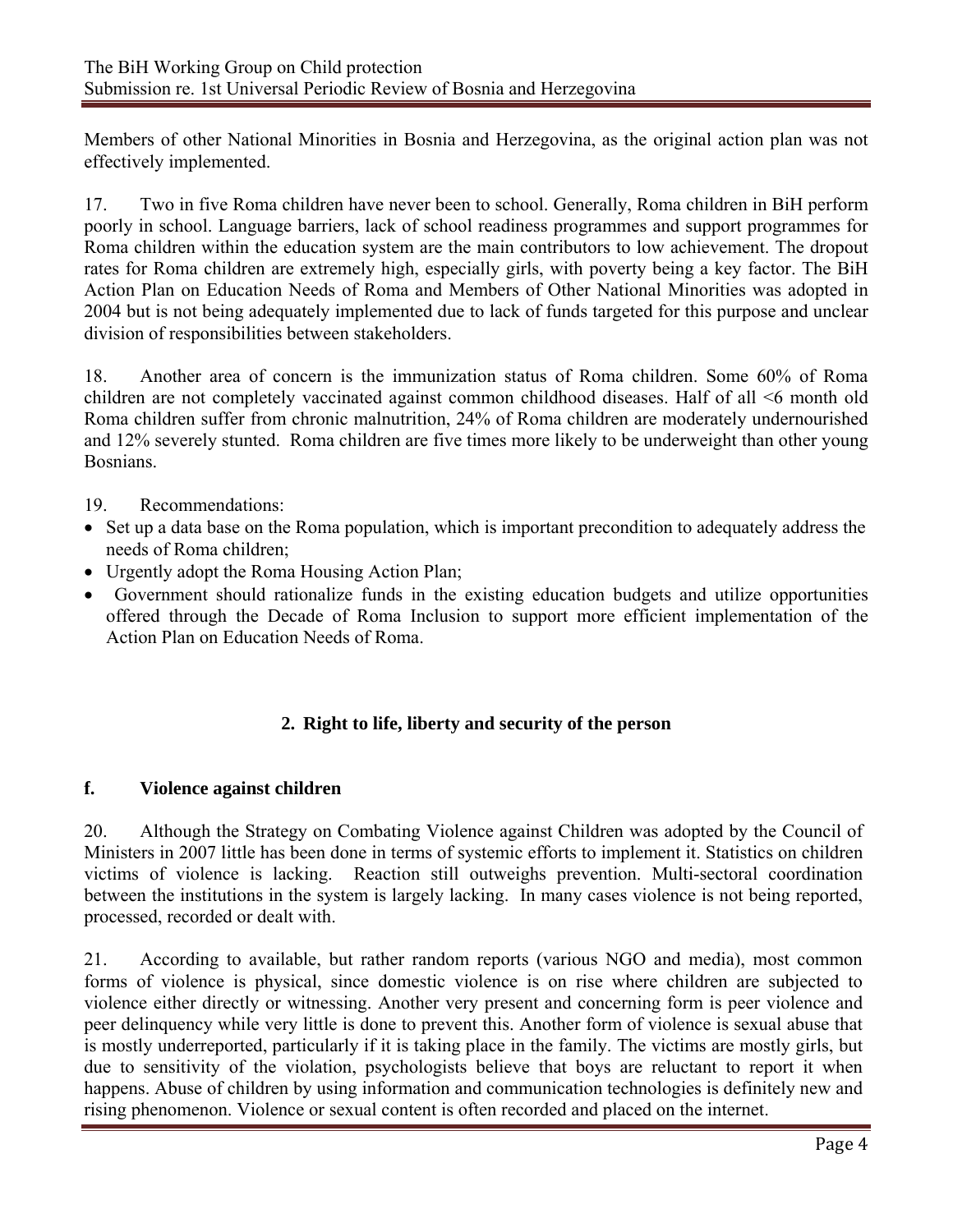22. Due to decentralized structure and authorities of 13 different polices, faces problems with increase of internal trafficking. Reports of the former Office of the State Coordinator for combating trafficking in human beings and illegal immigration, now Department for combating trafficking in human beings, refer that the number of domestic victims of trafficking for sexual purposes increased in comparison to late 90-ties and early 2000, while the number of minors has risen to up to 30%.

23. Another major issue is evident increase of child labour, particularly among Roma population. Nevertheless, above mentioned research revealed that 25% of children performing street work are not Roma. This phenomenon is on increase, while state did not undertake any steps to prevent it. Problem lies in the fact that children who perform street work are unable to attend school which puts them in more risk to be violated and further exploited. Some steps have been undertaken by the government in addressing child pornography, but in cooperation with the SCN SEE. Currently, the Action plan for improving the system for the protection of children against child pornography and other forms of online sexual abuse and exploitation is still in drafting phase and it is expected to be adopted by the end of 2009. Still, major legal changes that would improve the situation are depending on the implementation of the Action plan and signing and ratification of the CoE Convention on the protection of children against sexual abuse and sexual exploitation that would accelerate necessary changes in BiH.

- 24. Recommendations:
- Introduce legal prohibition of corporal punishment of children into legal system and promotion of the alternatives to the traditional disciplining of children;
- Government of BiH has to sign and ratify the CoE Convention on the protection of children against sexual abuse and sexual exploitation;
- Ensure implementation of the State strategy for combating violence against children, State action plan for combating trafficking in human beings 2008-2012 and adopt and implementation of the Action plan for improving the system for the protection of children against child pornography and other forms of on-line sexual abuse and exploitation;
- Cooperation between state and NGO sector needs to be enhanced and institutionalized;
- Introduce support provision and social inclusion of children performing street work in education system;
- Set up services for the rehabilitation and re-socialisation of victims, perpetrators of violence and minor crime perpetrators;
- Initiate actions for reducing peer violence, particularly in schools to be undertaken on the state and local level;
- Set up of data base on cases of violence against children.

## **g. Juvenile Justice**

25. Although juvenile offending has been on an increase in post war period in Bosnia and Herzegovina, most initiatives in prevention of juvenile offending have been initiated by international or local NGOs, or as a result of their advocacy actions, by the state institutions. As an illustration, the Strategy against Juvenile Offending for Bosnia and Herzegovina 2006-2010, the Strategy and Programme of action 2006-2010 were adopted in July 2006 by the Council of Ministers of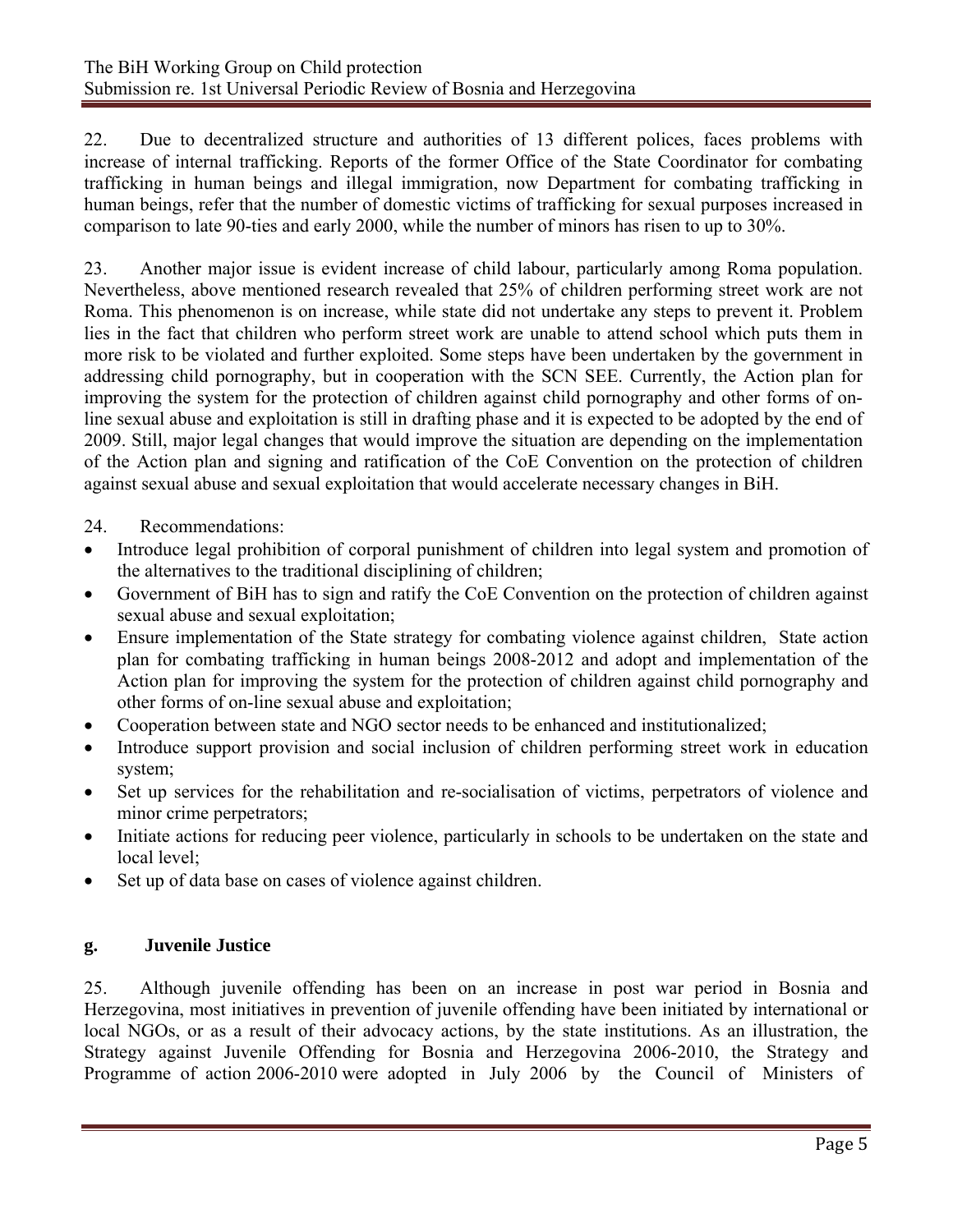BiH, but they were published only two years later<sup>[3](#page-5-0)</sup>, following the massive protests in Sarajevo and public pressure caused by committed murders of young boy in one of Sarajevo trams and an old women set on fire in front of her building by youth offenders.

26. The juvenile justice coordination body has been established in 2008 to oversee the implementation of the Strategy, but the work of the body is marked with slow progress. Initiative for adoption of the Bill on Juvenile Criminal Offenders and Criminal Law Protection of Children and Juveniles at the state level failed; the set up of prison for youth offenders is on hold; the professionals currently dedicated to work with youth offenders perform their tasks without any education or training which would help them to improve their skills and working performance.

27. Recommendations:

- Introduce the concept of Restorative Juvenile Justice into legal system of Bosnia and Herzegovina;
- Urgently adopt the Bill on Juvenile Criminal Offenders and Criminal Law Protection of Children and Juveniles and update the criminal and penal laws at all levels in Bosnia and Herzegovina;
- Develop a program of specialization and education of all professionals working with offenders;
- Ensure material and political support to the Coordination body to implementation of the Strategy and the Action Plan;
- Create precondition for implementation of the alternative measures in work with youth offenders;
- Create possibilities to refer criminal case involving juveniles and young adults to mediation at all stages of criminal procedure. Mediation should be applicable in criminal procedure involving juveniles and young adults for all criminal acts sanctioned with fine or up to 5 years of imprisonment;
- Establish specialized and separate institutions (prison and daily centers) to work with youth offenders and set up standards for imprisonment of juvenile into prison for adults in the meantime;
- Urgently adopt the Program of Juvenile Criminal Prevention in Bosnia and Herzegovina.

# **3. Right to privacy, marriage and family life**

# **h. Children without parental care[4](#page-5-1)**

## **h.I Prevention of separation and family strengthening**

28. Most common reasons for separation of the children from their parents are, as follows: single parent families, illness of parents, families with two or more children, families who have children with special needs, families in which children have been abused or neglected and poverty. Often, combination of these leads to separation.

 $\overline{a}$ 3 BiH Official Gazette (*Sluzbeni Glasnik*) No. 14/2008.

<span id="page-5-1"></span><span id="page-5-0"></span>Findings and recommendations in this chapter are based on publications: Status of Children, Child Rights Based Analysis of Children without Parental Care or at Risk of Losing Parental Care and Country Right Situation Analysis on Young People Aging out of Care issued by SOS Kinderdorf.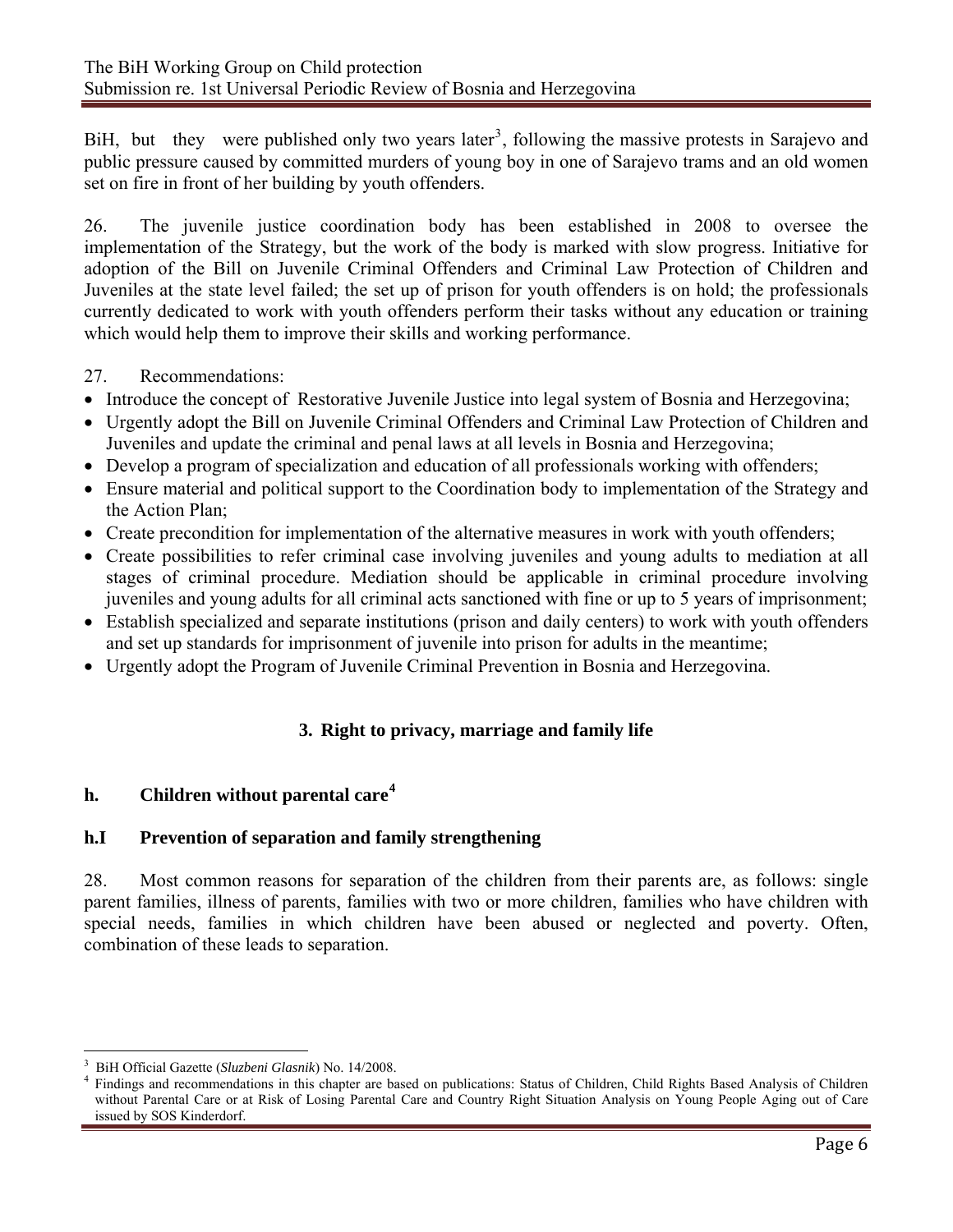29. Reliable data on children who are at risk of separation from parents do not exist. One of the causes for that is that this is a heterogeneous population composed of a number of categories and sub-categories of children, which come in contact with the social protection system for different reasons.<sup>[5](#page-6-0)</sup>

30. Classification of families at risk and possible interventions in families are not clearly defined and monitored. Currently, the main carriers of the prevention are NGOs.

- 31. Recommendations**:**
- Changes in legislation in order to enable and support prevention;
- Provide human and financial resources for prevention programmes and activities;
- Develop specialised services: family support, family counselling, day care centres, etc.;
- Develop support programmes, such as abandonment prevention, especially for young single mothers.

## **h.II Institutional care**

 $\overline{a}$ 

32. Overall, institutional care is often preferred by the Government over alternative communitybased options for children without parental care or with special needs, although policies have been adopted or are being developed to promote alternative forms of care. Over 1000 of about 3000 children deprived of parental care in BiH are placed in institutions of residential care. This includes five large institutions with 100 or more children whose transformation needs to be treated as priority. The number of institutions for children deprived of parental care has increased from five that existed before the war to current 18. Children under the age of three continue to be placed in institutions although the general principle in European countries is that babies and very young children should not be in residential care. A 14% increase of children placed in institutions has been registered between 2000 and 2005, while 53% less children have been provided care in foster families (according Social Welfare Bulletin, BiH agency for Statistics, 2005).

33. On the positive side, one institution in Zenica (FBiH) was closed down with the help of Hope and Homes for Children. This institution is replaced with the following services: prevention of separation of children from their families, reintegration of children with their biological families, young adult support – supporting young people to leave institutions and become independent, fostering, small family home – residential service with capacity for up to 12 children. New services are designed to support the children from transformed institution as well as new children coming into the system. New services are supported by mobile team of 2 professionals.

<span id="page-6-0"></span><sup>5</sup> Bosnia and Herzegovina: Country Partnership Strategy 2008-2011, World Bank provides the following data: Children living in poverty (more than 46.000 in 2006); Children with disabilities (about 11.000 in 2006); Internally displaced children (about 27.400 in 2005); Children whose development is hindered by family situation (6.172 in 2006); Children exposed to neglect and abuse (5.435 in 2006); Children with socially unacceptable behaviour (5.276 boys and 1.662 girls in 2006); Children with serious housing problems (4.442 in 2006); Children in conflict with the law (3.272 boys and 484 girls in 2006); Children civil victims of war or members of families of civil victims of war (about 1.500 in 2006); Street children (who are living with parents, but they are among the children at risk of losing parental care (about 1.000 in 2006); Children abusing alcohol (424 boys and 81 girls in 2006); Children using drugs (315 boys and 133 girls in 2006); Children affected by divorce (0,8 per 1000 children in 2005); Children born outside of wedlock (11,2% of total live births in 2005); Children born to mothers under age 20 (6% of total live births in 2005).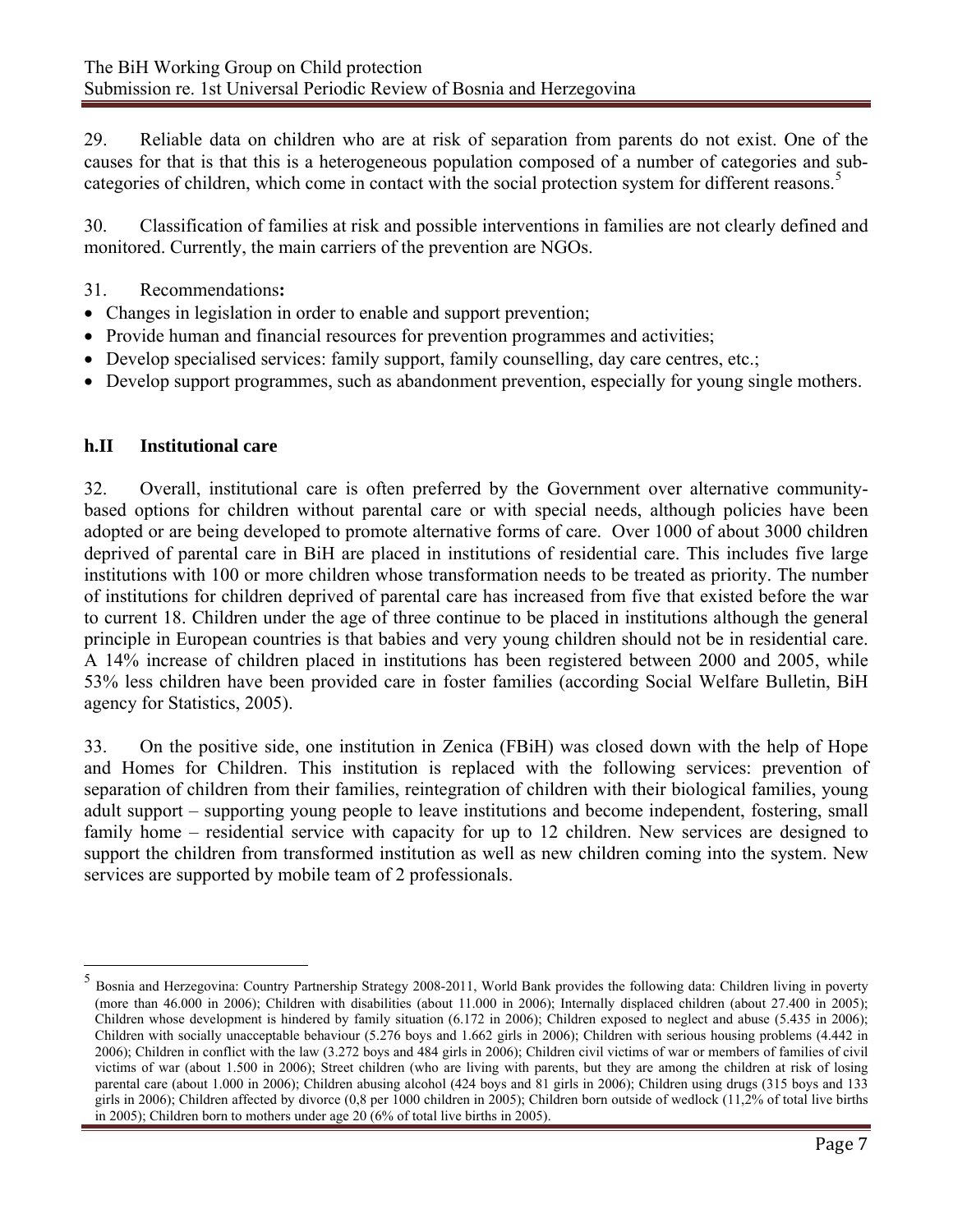34. Efforts are made to identify foster families in the country, but there is no comprehensive system of foster care. BiH Statistical Report on Social Welfare indicates only about 800 children in foster families (not distinguishing kinship and non-kinship care). However, it can be assumed that the real figure could be more then 3.000. In the RS, placement of children in foster families is preferred and more widely used - about 80% of children without parental care are placed with foster families.

35. Furthermore, payment of cash benefits for children, such as child allowance or foster care allowance, greatly varies between entities and cantons, which directly impacts on the quality of protection and equality in treatment of children in different regions.

36. Recommendations**:** 

- The government should develop and enforce legislation and funding frameworks for alternative services;
- The government should implement reforms in the field of child protection in the way that was defined in Policy for Protection of Children without Parental Care and Families at Risk of Separation;
- The government should increase efforts with respect to the process of de-institutionalization.

# **h.III Leaving care**

37. Despite the fact that leaving care is a very important aspect of the care process generally, this issue is not considered to be a priority in the country. Young people leaving public care are in an especially difficult position and without systematic support.

38. According to the data from 2005, about 34% of children deprived of parental care in FB&H belonged to the age group of 15 to 18 years. The data proves the trend of increase in the number of children leaving care during recent years. It could be explained in the way that the war generation of children are aging out of public care. Currently here are no system in the place and relevant programmes to support this category.

39. The main issues faced by young people during the care process and after leaving care are:

- **Education:** in practice young people are not encouraged to receive higher education and have to leave an institution soon after age of 18 or after completing formal education, without acquiring necessary knowledge, skills for employment or work experience.
- **Employment**: There are no employment benefits for young people without parental care after 18 because legal provisions about that do not exist. Furthermore, they are facing prejudices of potential employees since they were brought up in an institution.
- **Housing**: Centres for Social Work are not paying enough attention to protection of property rights of children without parental care, which is resulting with loss of property they are entitled to. There are no government housing programmes for this category of children without parental care.

#### 40. Recommendations**:**

• Government programme for young people leaving care should provide assistance in continuing education (formal or informal), finding employment and adequate housing.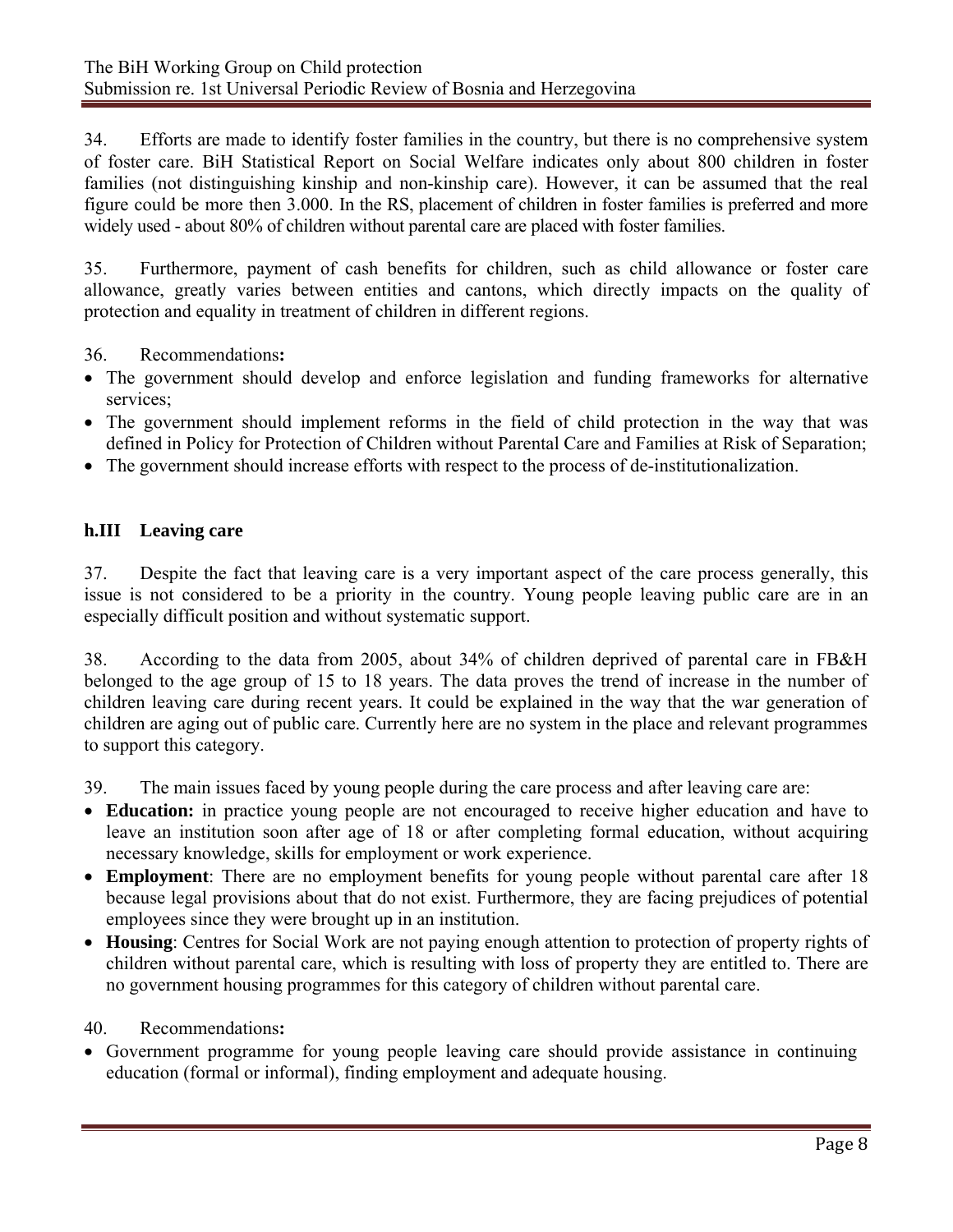# **4. Right to education**

#### **i. Primary Education and Early Childhood Development**

41. While Bosnia and Herzegovina is close to achieving universal primary education (between 6 and 15 years of age), the percentage of out-of-school children is increasing and now an estimated 6% of children who are not enrolled in primary school, as well as those adolescents who drop-out of the education system after primary school, represent especially vulnerable groups.<sup>[6](#page-8-0)</sup> There are no systemic solutions to support and ensure equal access to quality education of vulnerable groups of children. Besides, the educational system in Bosnia and Herzegovina continues to nurture predominant practices that reinforce prejudice and intolerance and isolation of minority groups. Such a practice, over past years, resulted in establishment of over 50 so-called "two schools under one roof," in BiH with totally separate classes for Bosnian Croats and Bosniaks where students and teachers use the same school facilities but follow divergent, ethnic-based curricula<sup>[7](#page-8-1)</sup> or ethnically "clean" schools (Bosniaks or Bosnian Serbs predominated) where children learn from ethnically specific curricula and textbooks, and have little interaction with their peers from other ethnic groups. In some more "reformed" schools, the classes are multiethnic, but when it comes to national subjects such as geography, history, and language, the classes are separate.

42. Additionally, preschool education is the lowest in Europe. The current rate of preschool involvement is 6%, in urban areas, the coverage is only some 12 -14 %, while in rural areas it is almost non-existent.

43. Pre-school education is accessible to a few children from poor and rural families. Roma children, as discussed above, are largely excluded with detrimental effects on their school performance.

44. Additionally, inadequate efforts have been made to implement the principle of inclusiveness mandated by education laws, in particular for children with disabilities. Efficient implementation of the existing action plans and legislation is further constrained by the lack of reliable official statistics on the number of marginalized children in BiH.

45. Recommendations:

 $\overline{a}$ 

• Resolve the problem of fragmentation of the education system including strengthening of policy development and strategic planning, improving the access to inclusive and quality education, promoting child participation, taking measures to prevent discrimination and segregation of children and promoting tolerance and respect for diversity, etc. in education system $\frac{8}{3}$  $\frac{8}{3}$  $\frac{8}{3}$  in Bosnia and Herzegovina;

<sup>&</sup>lt;sup>6</sup> Common Country Assessment 2008, UN Country Team, Bosnia and Herzegovina<br><sup>7</sup> Posniaks (Bosnian Muslims) and Bosnian Creet shildren/students, as well as the

<span id="page-8-1"></span><span id="page-8-0"></span>Bosniaks (Bosnian Muslims) and Bosnian Croat children/students, as well as their teachers, have no mutual contact in the 'two schools under one roof' school model; students often arrive at school via different entrances, they take separate breaks, and the teachers have separate common rooms.

<span id="page-8-2"></span><sup>&</sup>lt;sup>8</sup> A list of relevant short-term priorities for Bosnia and Herzegovina, EU Council decision on the principles, priorities and conditions cantained in the European Partntership with B-H and repealing Decision 2006/55/EC, July 2007)